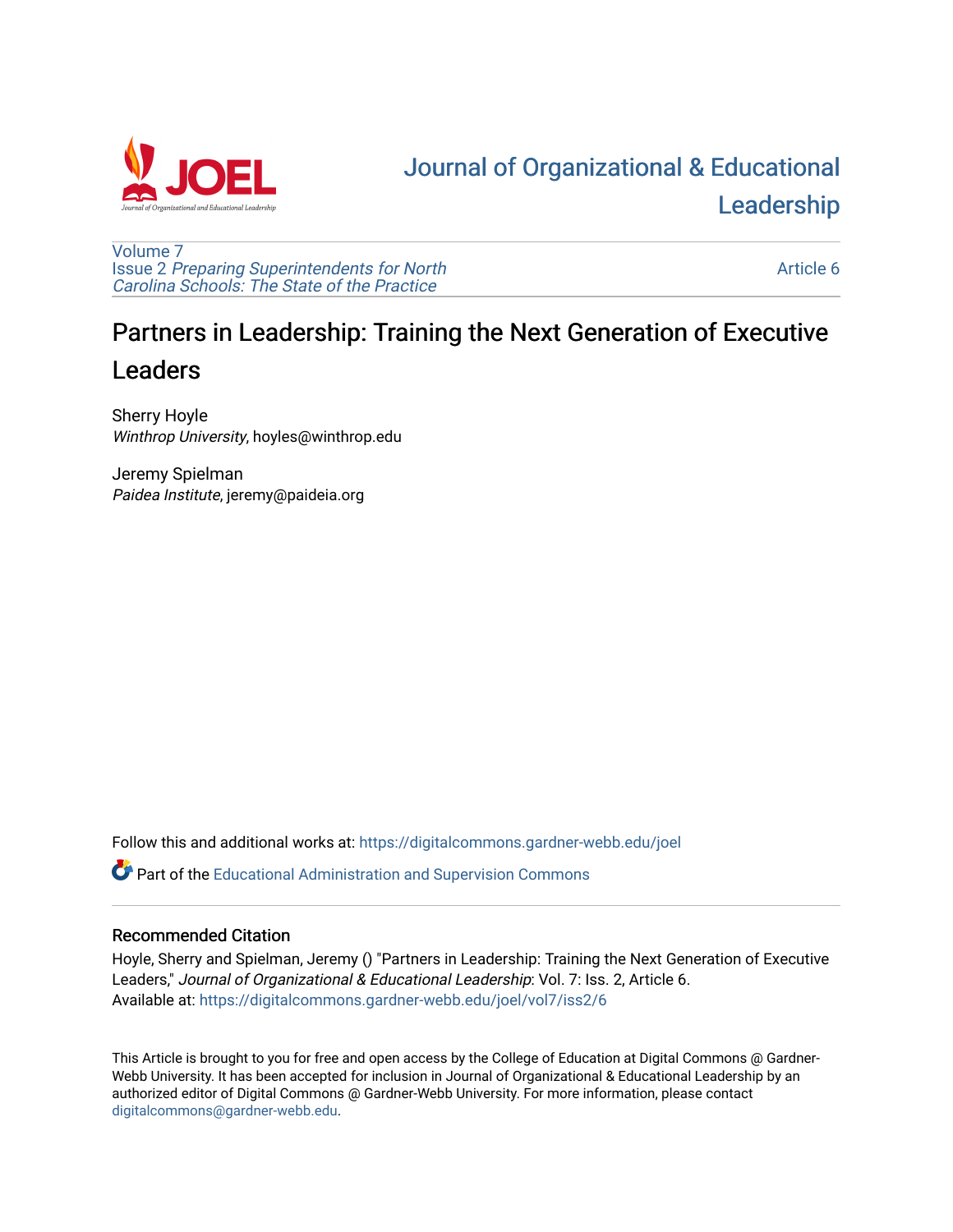#### **Partners in Leadership: Training the Next Generation of Executive Leaders**

Like many states, South Carolina has experienced a shortage of school leaders. The retirements of members of the baby boomer generation, coupled with increased school enrollment, generated additional demand for educational professionals including teachers, principals, and district leaders. This growing demand, coupled with the realization that advanced degree training needs to focus on action-based, strategic improvements in educational settings and educational outcomes, caused several of South Carolina's institutions of higher education to collaborate in order to provide Educational Specialist (EdS) programs and a new Doctor of Education (EdD) program. A major objective of the consortium is to establish a progression from member institutions' graduate degree programs. Several universities (Clemson University, Winthrop University, and The Citadel) established a collaborative route to a Doctorate of Education. After years of planning, this collaborative was unveiled in 2018 as the first students entered EdS programs at Winthrop University and The Citadel, knowing that they would eventually have the opportunity to seamlessly matriculate into the Clemson EdD program. The focus of this article will specifically address the collaboration between Winthrop University and Clemson University.

This partnership program was designed based on the principles and philosophies of the Carnegie Project on the Educational Doctorate (CPED). CPED describes the Education Doctorate as an application-oriented degree for stewards of the profession. The partnership requires students to complete the EdS at a partner institution before moving into the Clemson EdD program. The Ed.D. program is designed to build upon the student's specialist program to address complex and persistent problems of practice through research and scholarship that is application driven.

The degree is unique for a variety of reasons, chief among those reasons is the fact that the degree is a collaboration between institutions of higher education, Clemson, and local school districts.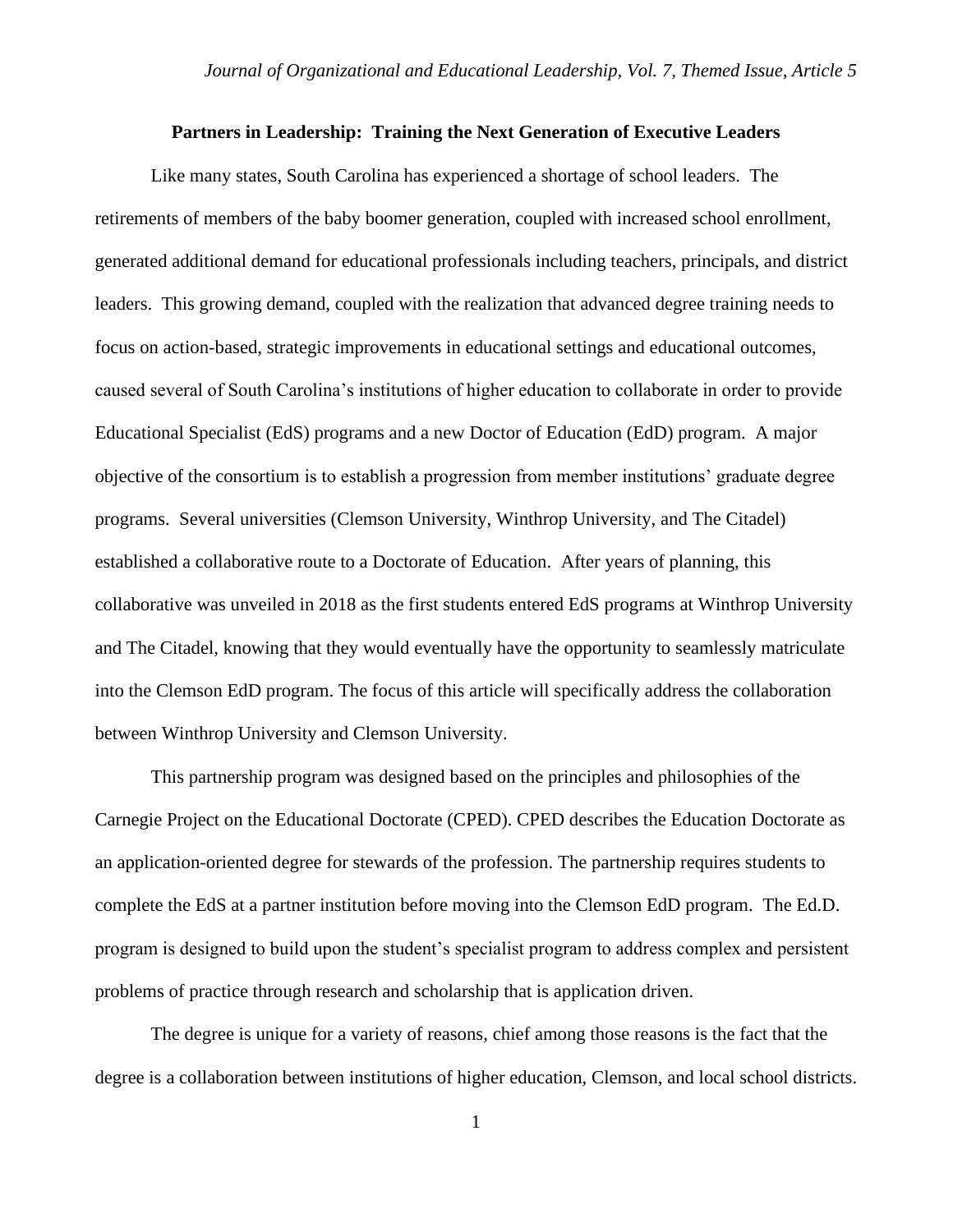The Carnegie Foundation for the Advancement of Teaching as well as the Carnegie Project on the Education Doctorate advocate for the creation of networked communities to drive educational improvement. It is through these communities of practice that students and faculty examine persistent problems of practice, to develop and test theories of practice, and to implement new models of delivery that meet the needs of all students. The Ed.S. at each of the institutions of higher education is offered in collaboration with local school districts, thus creating a pipeline of interested students, a setting in which to study schools and school districts, an opportunity to pilot improved educational practice, and the ability to change practice for the betterment of all students. This degree is about the study of education and the development, testing, and refinement of interventions in education. The cognate classes at Clemson are contextual to South Carolina, chosen based on the problem of practice to be studied, and related to the persistent problems faced by educators in this state. Chief among those problems are underachievement related to poverty, race, and rurality.

# **Defining the "Why" of the Partnership**

The mission of the educational leadership department at Winthrop University is to prepare future district leaders to be visionary and culturally astute educators and pedagogically skilled practitioners who can improve student achievement by addressing noted problems of practice. The partnership with Clemson University provides a pathway for candidates who wish to transition from "the work" begun in the Ed.S program at Winthrop University into the doctoral program. As both university programs focus on problems of practice in schools, the mutual goal is for candidates to ultimately translate their learning experiences into improved an improved educational system. This includes understanding the structural systems that contribute to the challenges faced by schools, and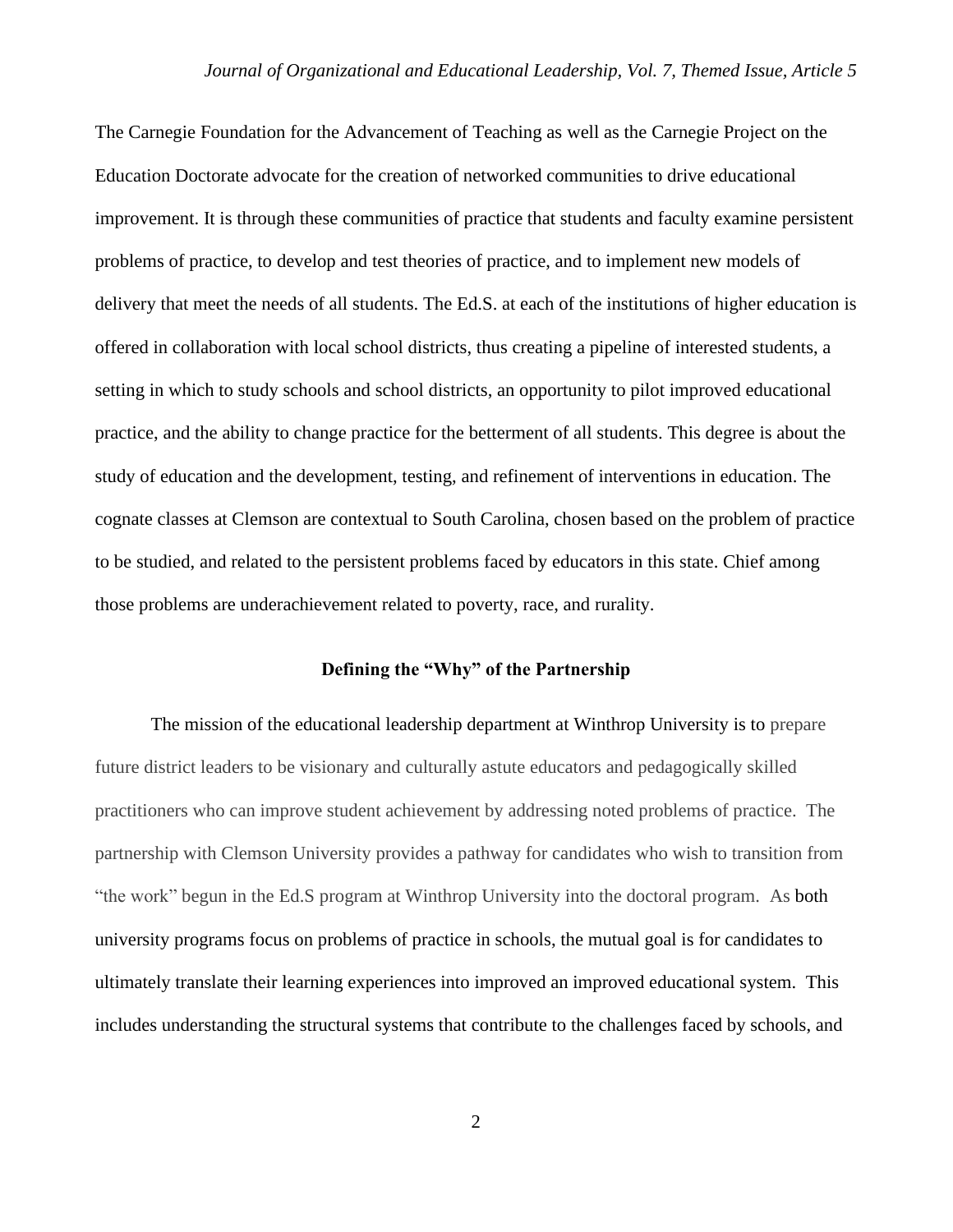then addressing complex and persistent problems of practice through the application of research and scholarship.

Importantly, the partnership between Winthrop University and Clemson University has yielded many benefits for candidates and both institutions. Some of the benefits include, but are not limited to the following: (a) all course credits from the Winthrop University Ed.S program are transferrable toward the Clemson University Doctorate in Improvement Science, (b) close alignment of courses of study across both universities, (c) enhanced student recruitment, (d) the sharing of program resources, (e) collaboration of faculty in research and grant writing, and (6) opportunities for faculty to co-teach and co-present.

#### **Innovation and Collaboration**

A very unique component of the partnership is the collegial, non**-**proprietary relationship of the faculty at both institutions. The dialog regarding alignment of the two programs, alignment of the courses, and sharing of the resources is driven by the desire of both institutions to provide the best preparation and transition possible for candidates. Consistent and constructive communication (both formal and informal) among the faculty of the universities, as well as regularly scheduled meetings, assisted in establishing program continuity with process improvement occurring every year based on feedback from each institution. These meetings are used to ensure alignment between the two programs and to identify process improvement points for both programs.

Another unique and innovative component of the partnership is the inclusion of Winthrop University faculty in professional development and workshops alongside Clemson faculty as they collaboratively explore what it means to engage candidates in the scholar-practitioner doctorate. For example, Winthrop and Clemson faculty attended a Carnegie Project on the Education Doctorate (CPED) Backward Mapping Workshop Series focusing on course alignment for the Ed.S and the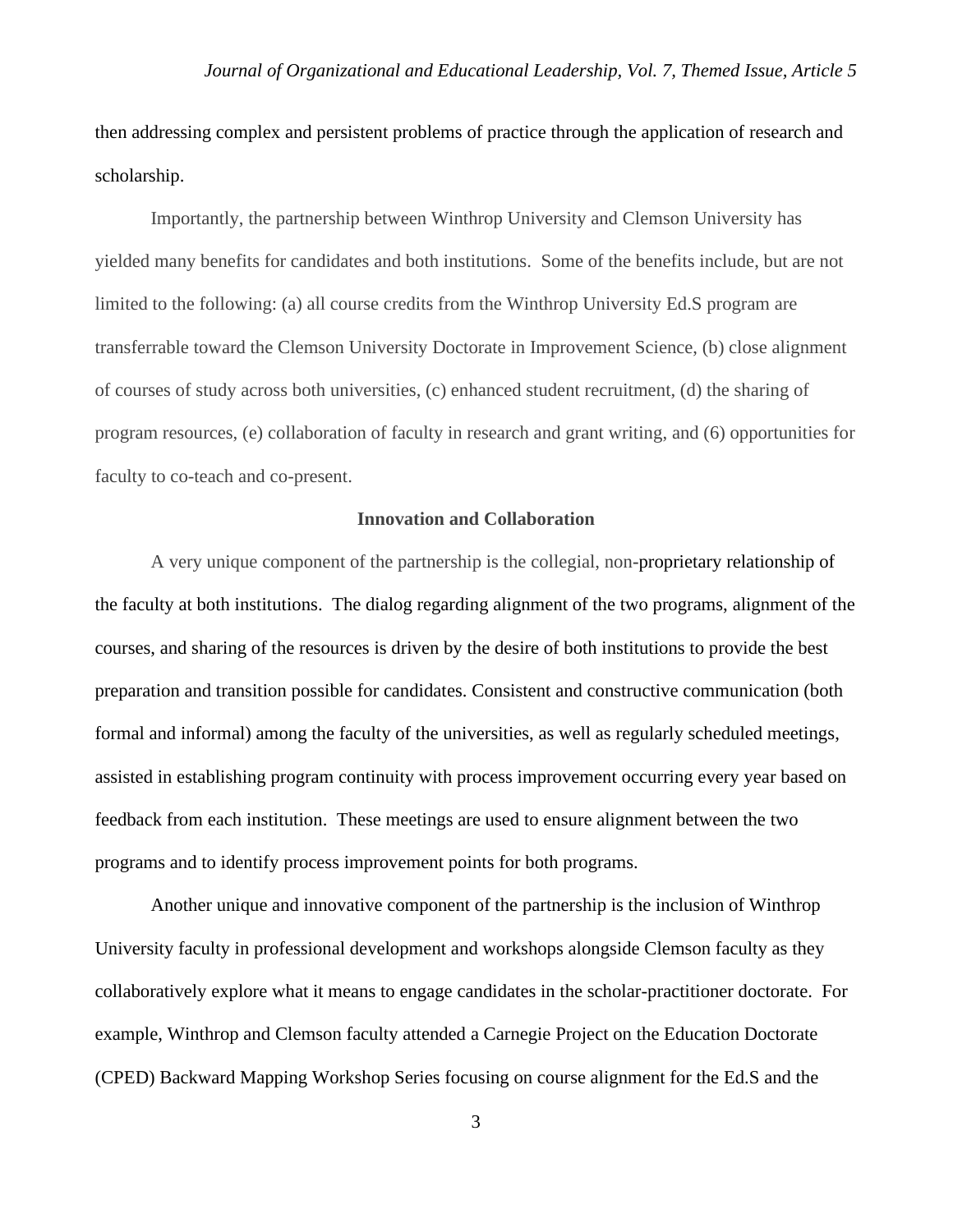Ed.D programs. The backwards mapping process facilitated the redevelopment of one of the first courses candidates take in the Clemson University EdD Program. The course was developed and cotaught by Clemson, Winthrop, and Citadel faculty members. As one of the course instructors, the lead author found the process extremely beneficial. It provided an "inside" view of the expectations of the Clemson University program, deeper knowledge of the CPED framework used to inform the doctoral degree in improvement science, and also served to provide reflection points and inform changes regarding alignment in the Winthrop EdS Program (CPED, n.d.). In addition, after coteaching the course the candidates who completed their EdS at Winthrop in the course shared that having one of the instructors from their EdS program co-teaching on of the first courses in the EdD program provided a level of "comfort" upon embarking on a new program with new expectations.

Additional opportunities in the partnership have included grant writing and partnering with Clemson University to design and present at Consortium Partner Meetings. The purpose of the Consortium Partner Meetings is to provide a forum for updates, discussion, and input/feedback for both institutions, as well as the other consortia partners. These opportunities generate great benefits for each institution and serve as a forum for the faculty to be "thought partners" as programs identify opportunities for process improvement. The opportunity to "think together" addresses some of the concerns raised regarding how "the lack of community around teaching and learning leaves people unsupported and working alone (Schumann, et al., 2012, p.22)." The synergy produced during the formal and informal discussions regarding program improvements has resulted in strengthening both programs for faculty and the scholar-practitioners.

## **A Candidate's Perspective**

4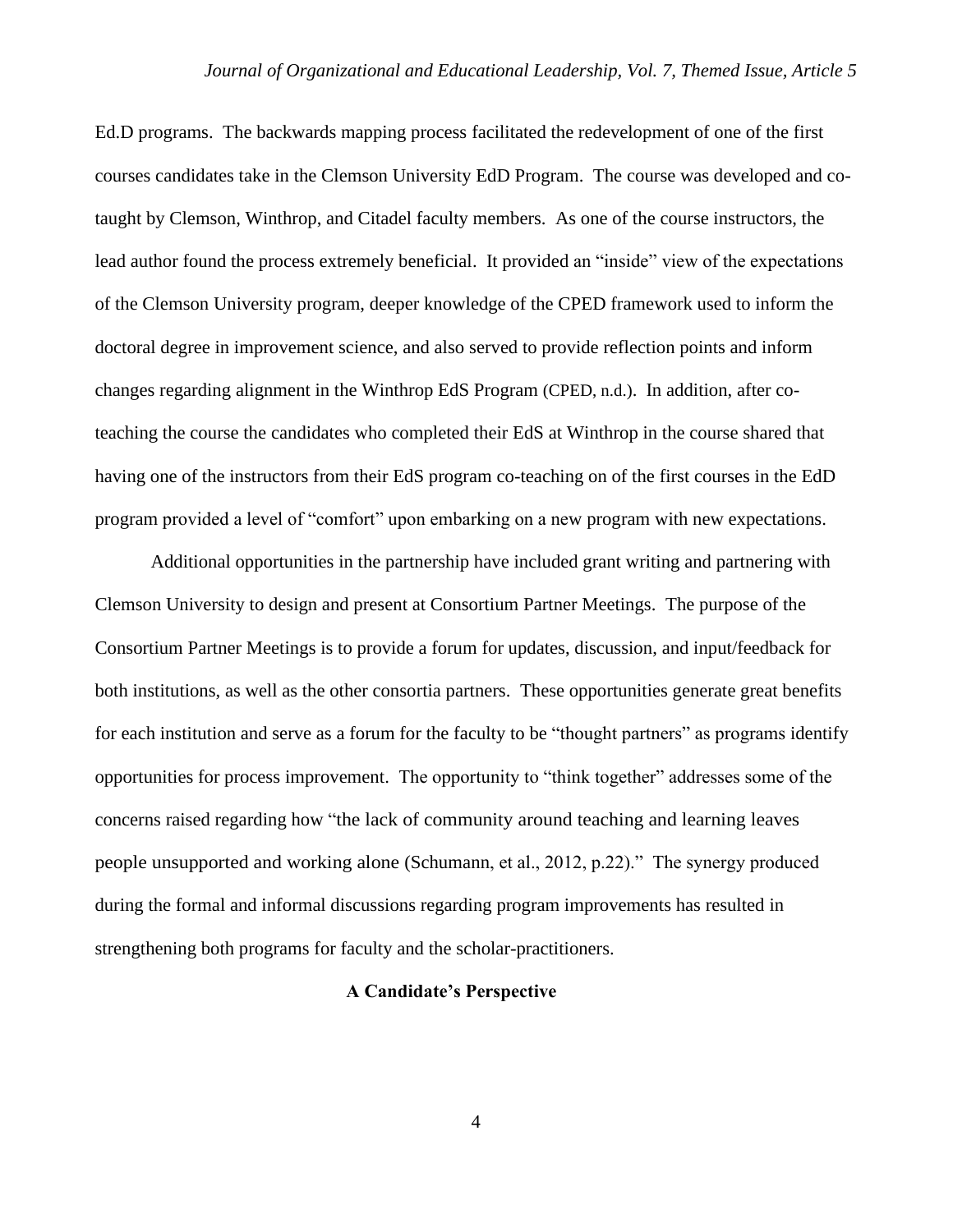*"The collegial scholarly-practitioner partnership between Winthrop University and Clemson University provides Ed.S and Ed.D learners a pathway to advanced learning and application in leadership and action research across multiple campuses (Spielman, 2022)."*

Jeremy Spielman, a candidate in both the Winthrop and Clemson University Programs shared,

I feel that my experience as a student in each program has allowed me to expand and fortify my understanding of system improvement through transformative planning and action. Furthermore, the pedagogical frameworks of each program, respectively, allow for leaders in the field to utilize our experiences and understanding of the systems/organizations we serve to design innovative solutions and engage, empower, advocate, and collaborate to enact positive change at the local, state, and national level.

The following sections outline highlights about both programs as reported by candidates.

## **Highlights from the Winthrop EdS Program:**

- A targeted focus on effective executive leadership methodology
- A network approach to learning where instructors serve as guides and facilitators from the field
- A foundational experience in action research with a pathway to the Clemson EdD program
- A meticulous course selection to ensure that learners become executive leaders who understand collaborative and distributive leadership in order to effectively apply the standards associated with National Educational Leadership Preparation (NELP).
- A cohort cluster of moderate size allows for authentic interactions in-person and virtually
- A strategic alignment with doctoral programs and their focus on improvement science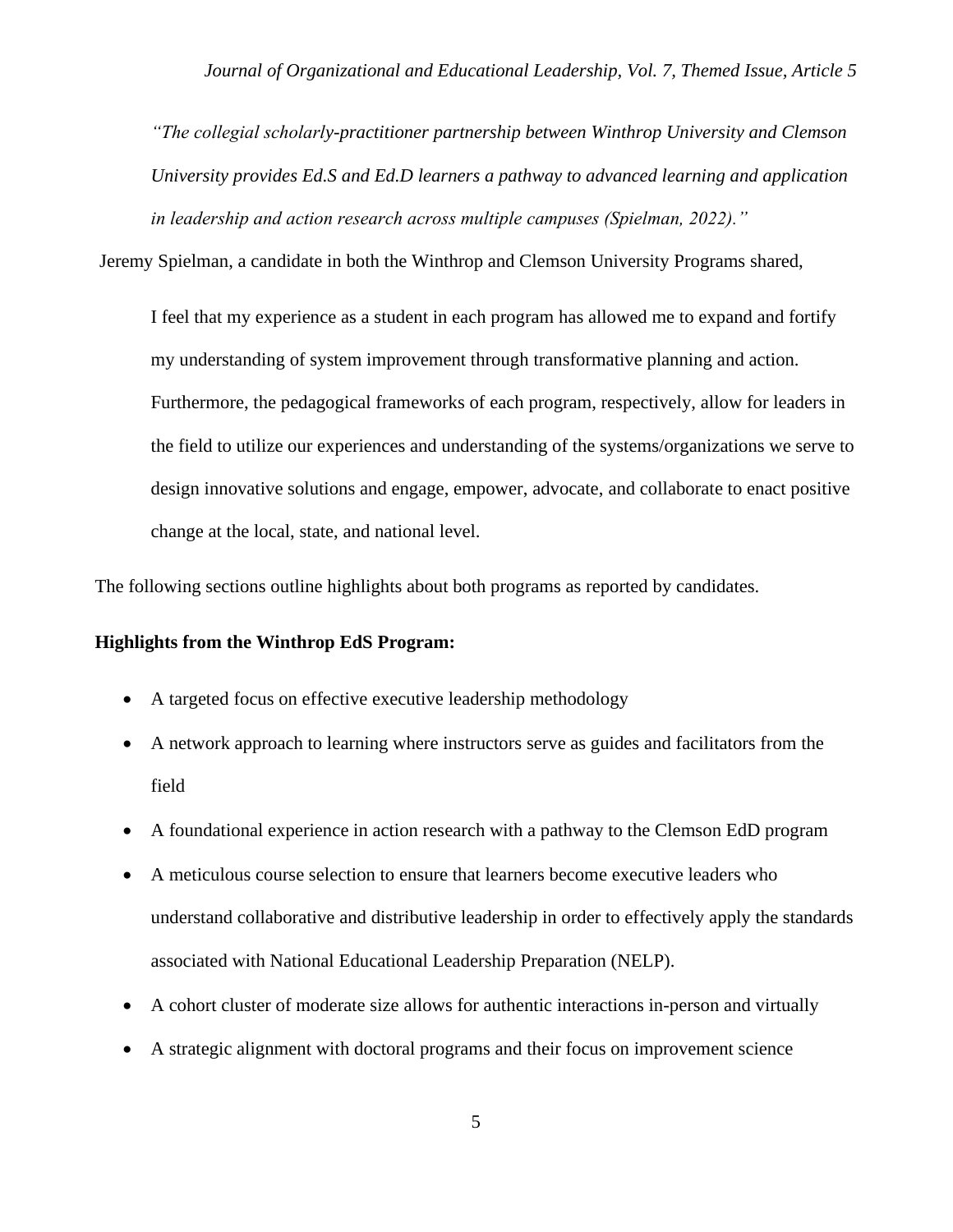### **Highlights from the Clemson EdD Program:**

- A strategic approach to understanding and implementing improvement science to enact positive systemic change
- A focus on advancing the learner's thinking as a scholar-practitioners
- A keystone experience in grounding theory to research, dialogue, application, and evaluation
- A thorough course selection anchored in the theoretical and practical to ensure that executive leaders can face the complex challenges associated with the profession and exemplify the principles of the Carnegie Project on the Education Doctorate (CPED)
- A large cohort grouping allows for unique perspectives and diverse thinking
- A deliberate program focus on understanding the impact of race, place, and socio-economic position as it relates to equitable and socially just policies and practices."

### **Implications for Practitioners**

As the partner universities continue training the next generation of executive leaders, a strong case is made for collaboration and collegiality across universities whether it is in the form of developing and co-teaching a course, attending professional development as a team, and/or co-writing grants. Given the number of issues that plague the system of education, there continues to be a great need for scholar-practitioners who can carve an informed path to improvement as they address those problems of practice.

The partnership between Winthrop University and Clemson University serves as a model for the synergistic manner in which two universities can each maintain the individual personality of their respective programs while collaboratively strengthening the programs through shared training,